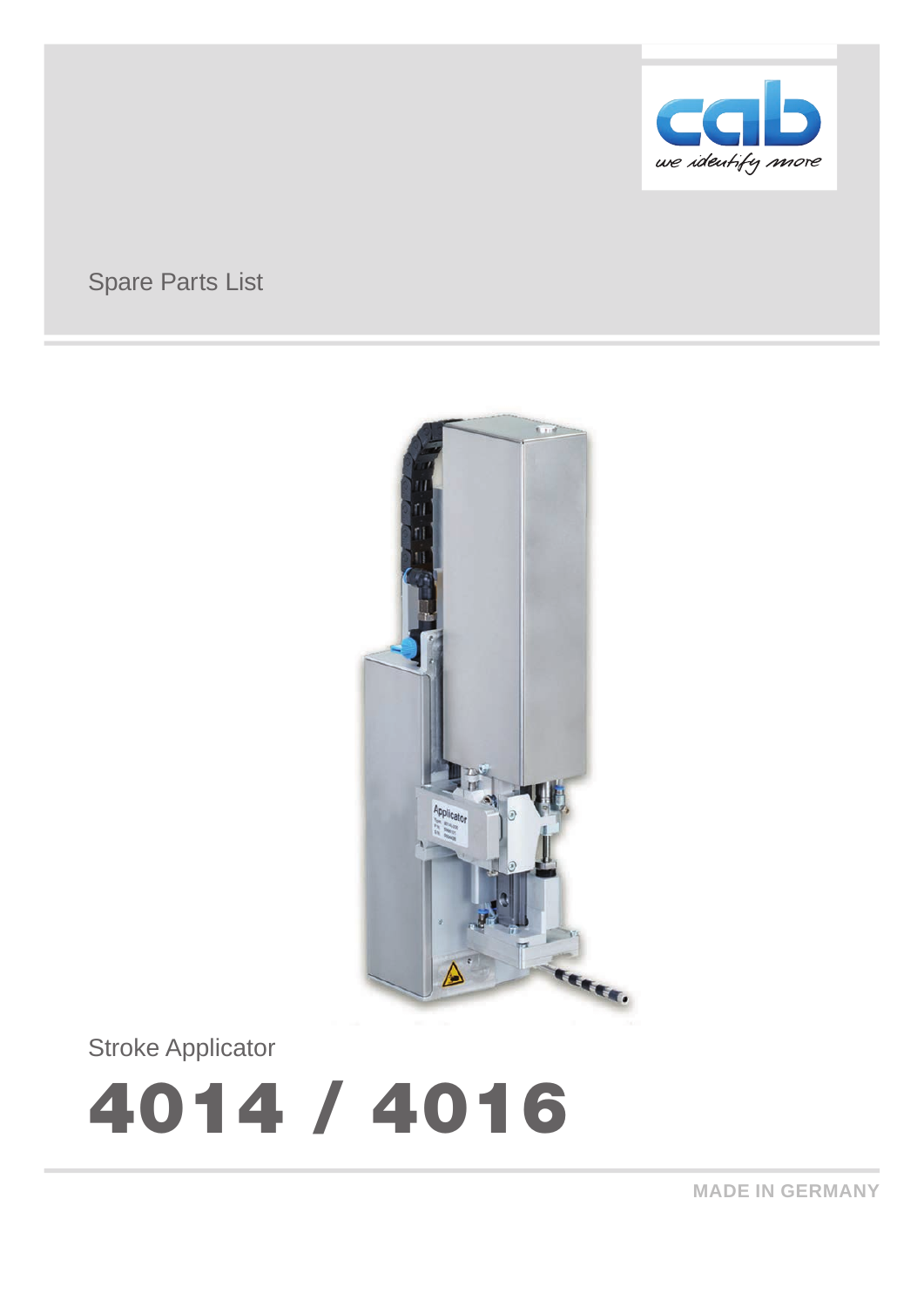#### **2 2 Spare parts list for the following products**

| <b>Family</b>            | <b>Type</b>  |
|--------------------------|--------------|
| <b>Stroke Applicator</b> | $4014 - 200$ |
|                          | 4014-300     |
|                          | $4014 - 400$ |
|                          | $4016 - 200$ |
|                          | 4016-300     |
|                          | 4016-400     |

## **Table of Contents**

**Edition:** 04/2021 - Part.-No. 9009122

#### **Copyright**

This documentation as well as translation hereof are property of cab Produkttechnik GmbH & Co. KG.

The replication, conversion, duplication or divulgement of the whole manual or parts of it for other intentions than its original intended purpose demand the previous written authorization by cab.

#### **Editor**

Regarding questions or comments please contact cab Produkttechnik GmbH & Co. KG.

#### **Topicality**

Due to the constant further development of our products discrepancies between documentation and product can occur. Please check www.cab.de for the latest update.

#### **Terms and conditions**

Deliveries and performances are effected under the General conditions of sale of cab.

**Germany cab Produkttechnik GmbH & Co KG** Karlsruhe Phone +49 721 6626 0 *www.cab.de*

France **cab Technologies S.à.r.l.** Niedermodern Phone +33 388 722501 *www.cab.de/fr*

USA **cab Technology, Inc.** Chelmsford, MA Phone +1 978 250 8321 *www.cab.de/us*

Mexico **cab Technology, Inc.** Juárez Phone +52 656 682 4301 *www.cab.de/es*

Taiwan **cab Technology Co., Ltd.** Taipei Phone +886 (02) 8227 3966 *www.cab.de/tw*

China **cab (Shanghai) Trading Co., Ltd.** Shanghai Phone +86 (021) 6236 3161 *www.cab.de/cn*

China **cab (Shanghai) Trading Co., Ltd.** Guangzhou Phone +86 (020) 2831 7358 *www.cab.de/cn*

South Africa **cab Technology (Pty) Ltd.** Randburg Phone +27 11 886 3580 *www.cab.de/za*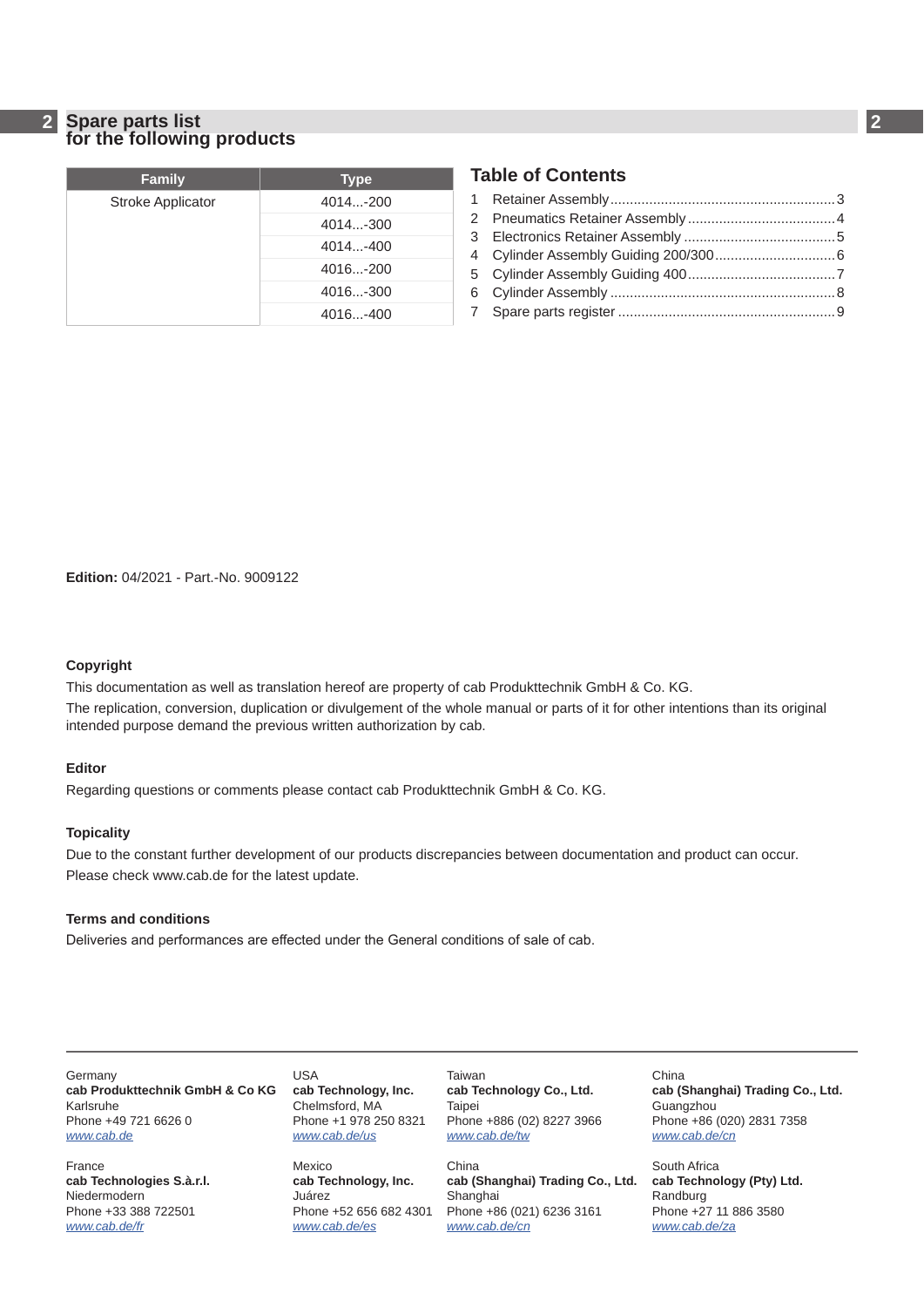### <span id="page-2-0"></span>**1 Retainer Assembly 3**

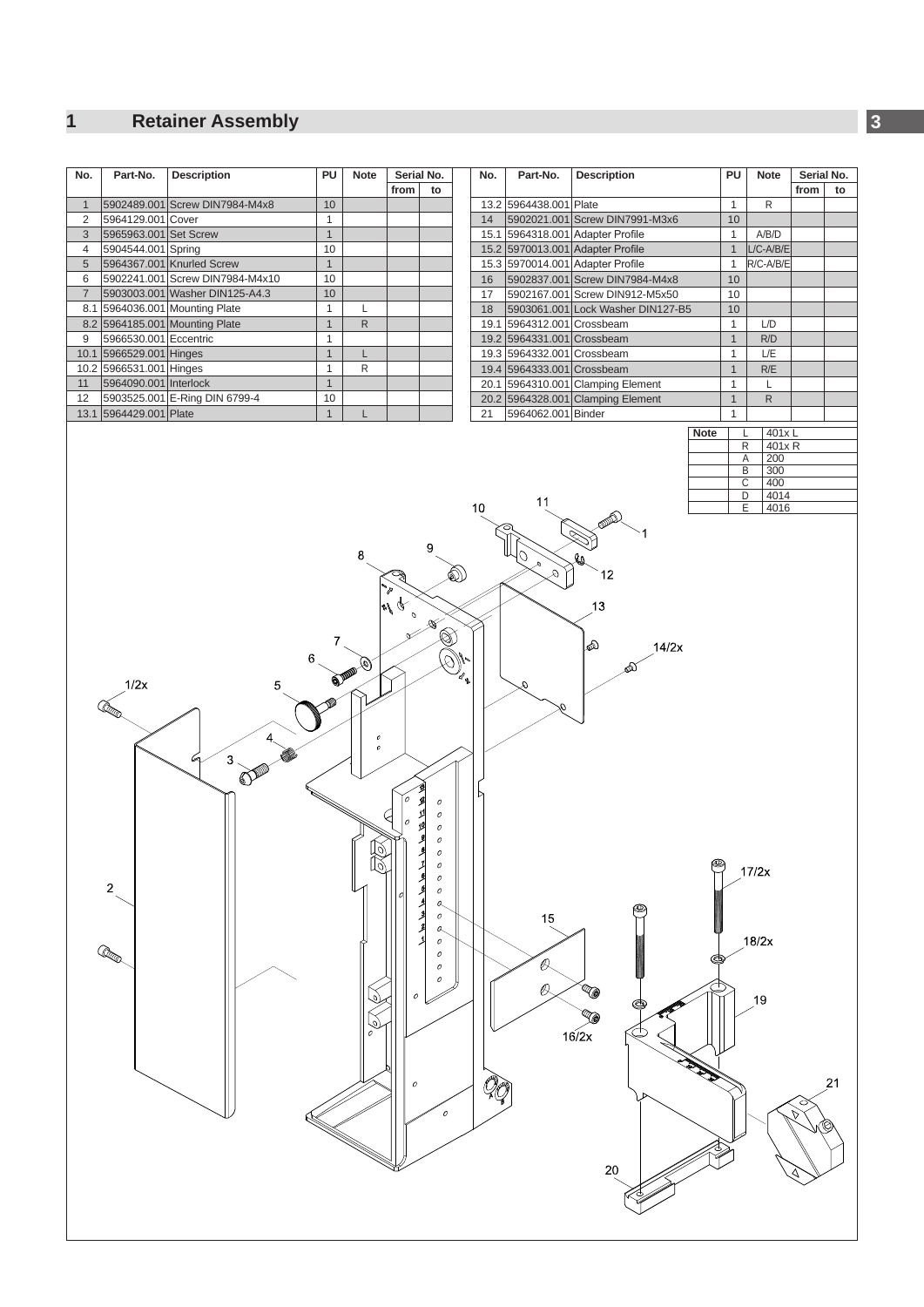## <span id="page-3-0"></span>**2 Pneumatics Retainer Assembly 4**

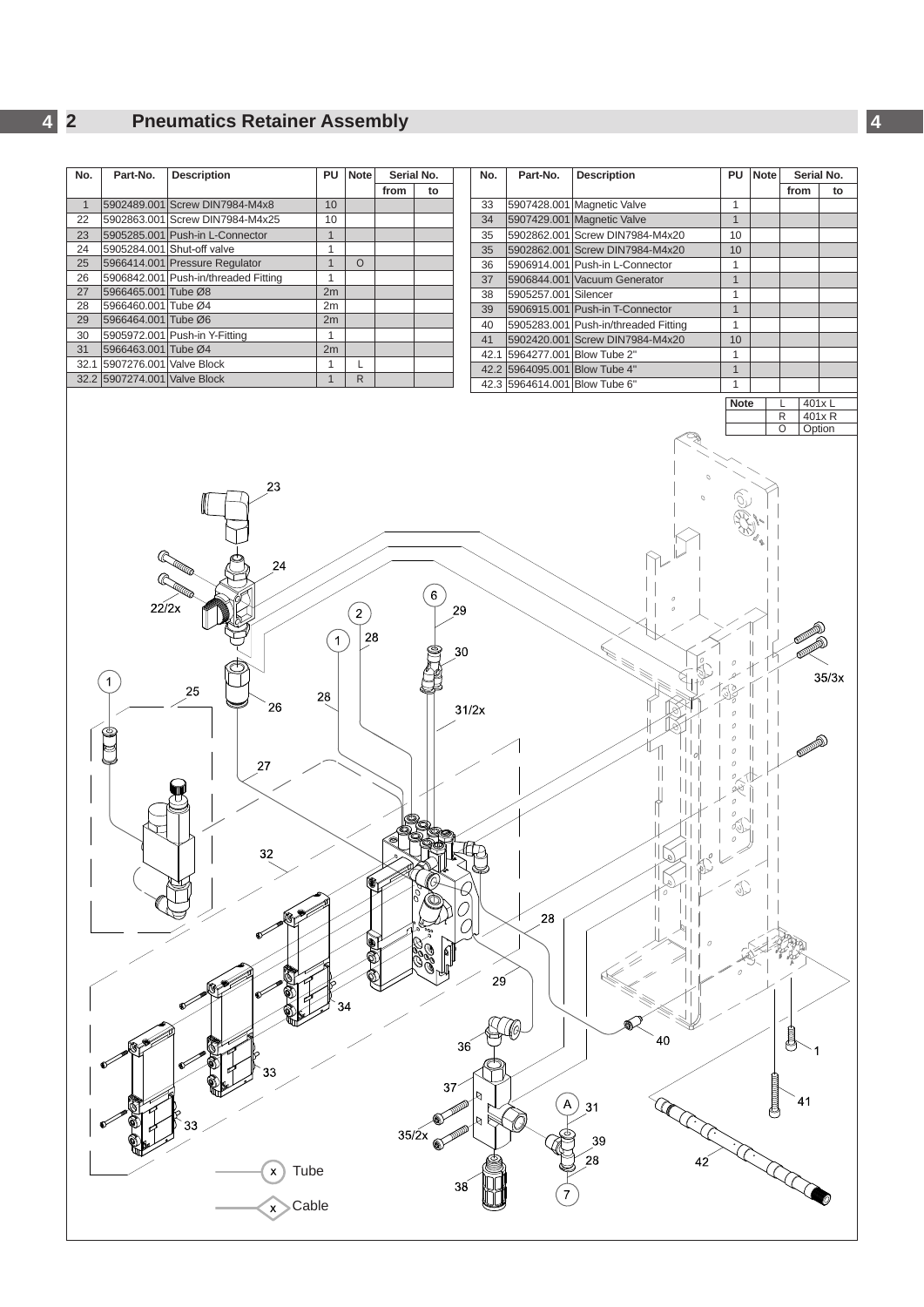#### <span id="page-4-0"></span>**3 Electronics Retainer Assembly 5**

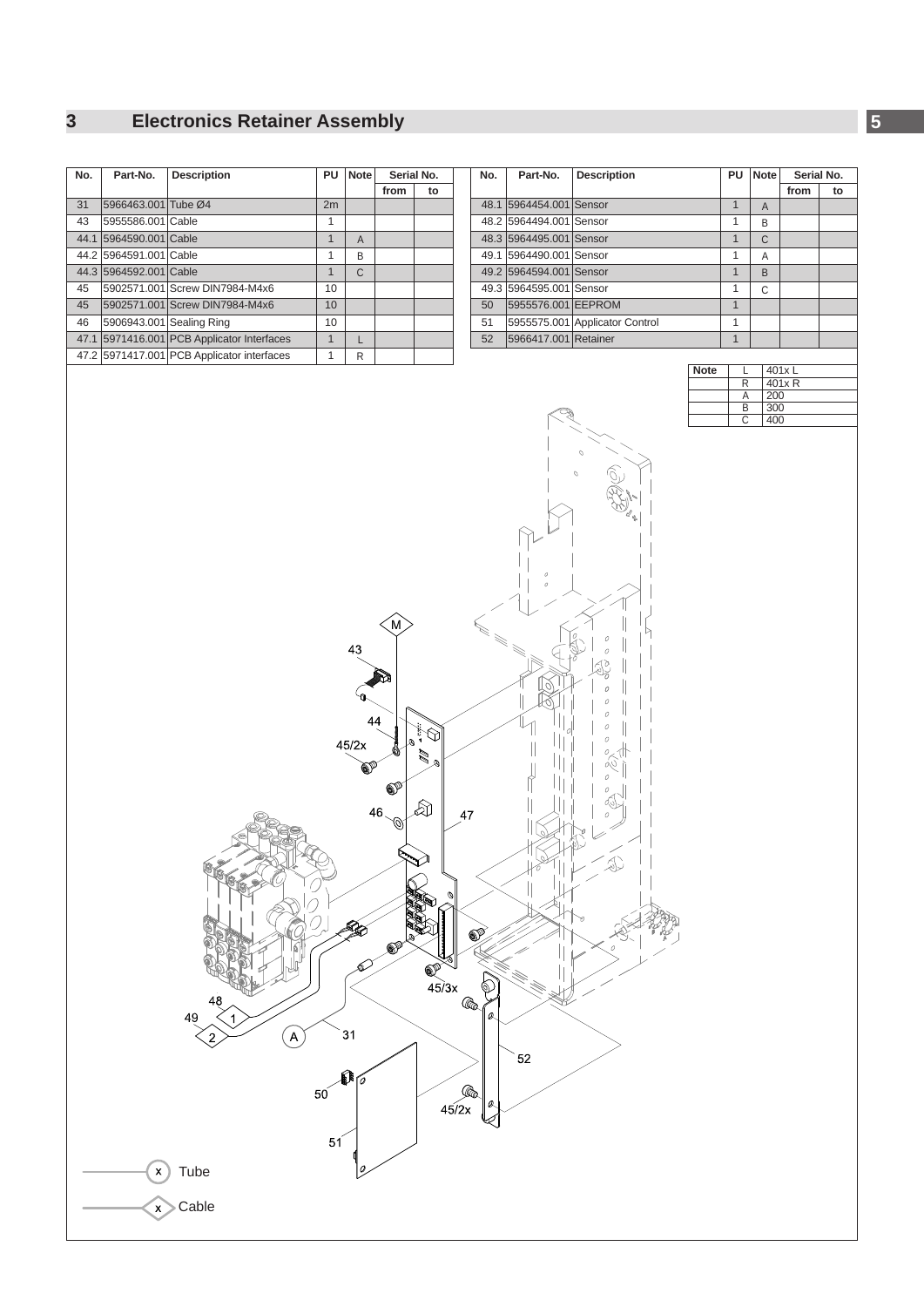## <span id="page-5-0"></span>**6 4 Cylinder Assembly Guiding 200/300 6**

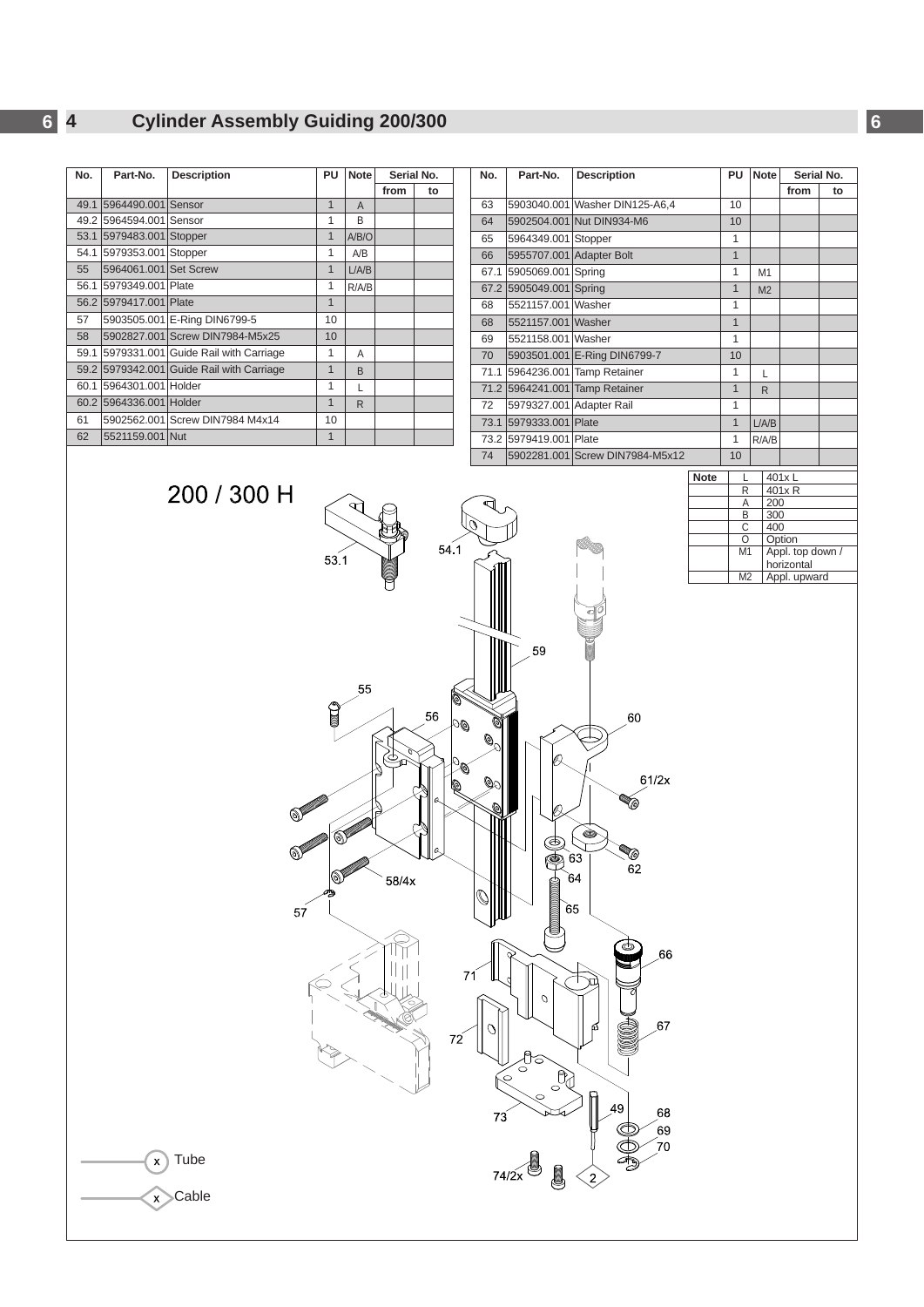### <span id="page-6-0"></span>**5 Cylinder Assembly Guiding 400 7**

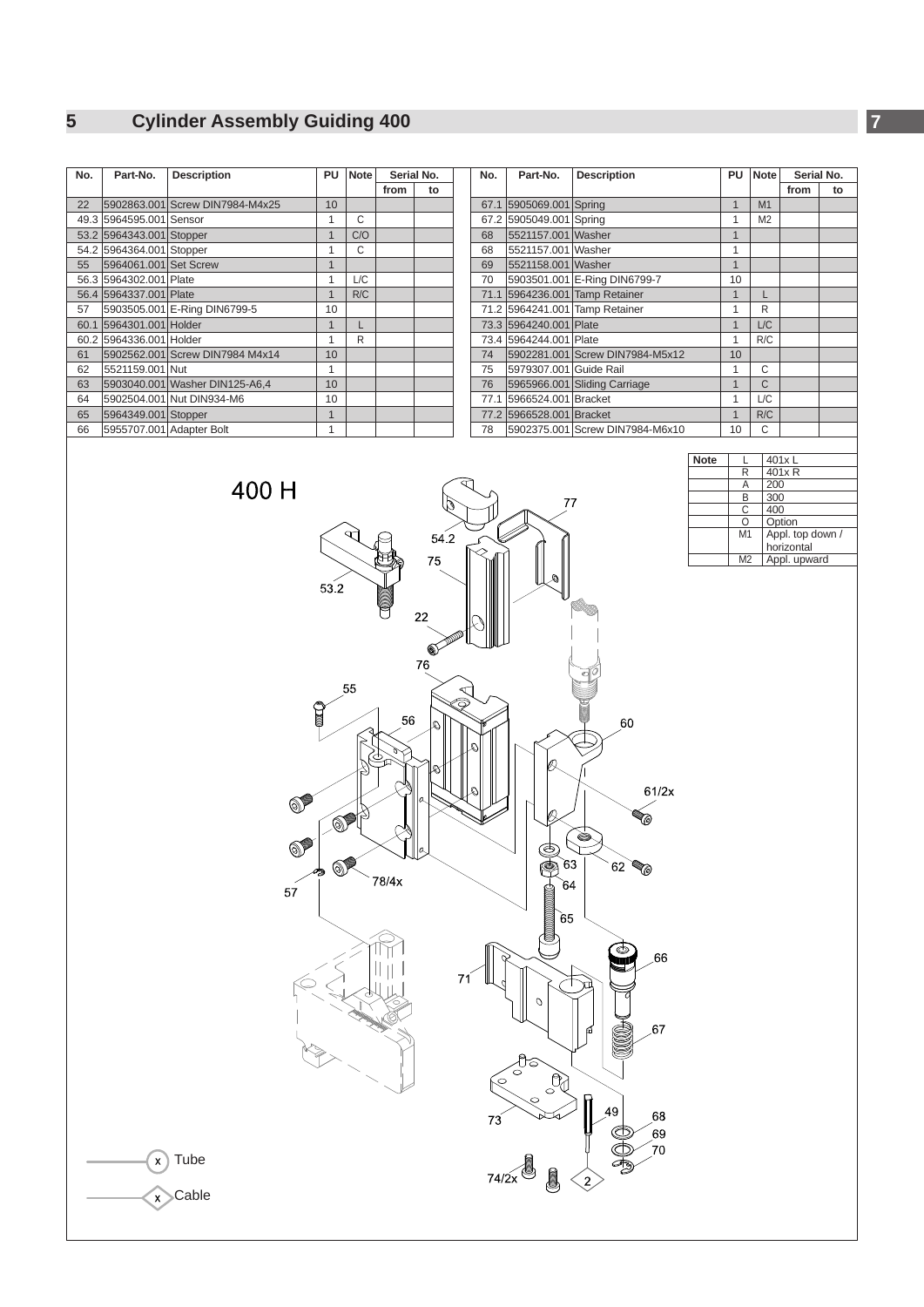<span id="page-7-0"></span>

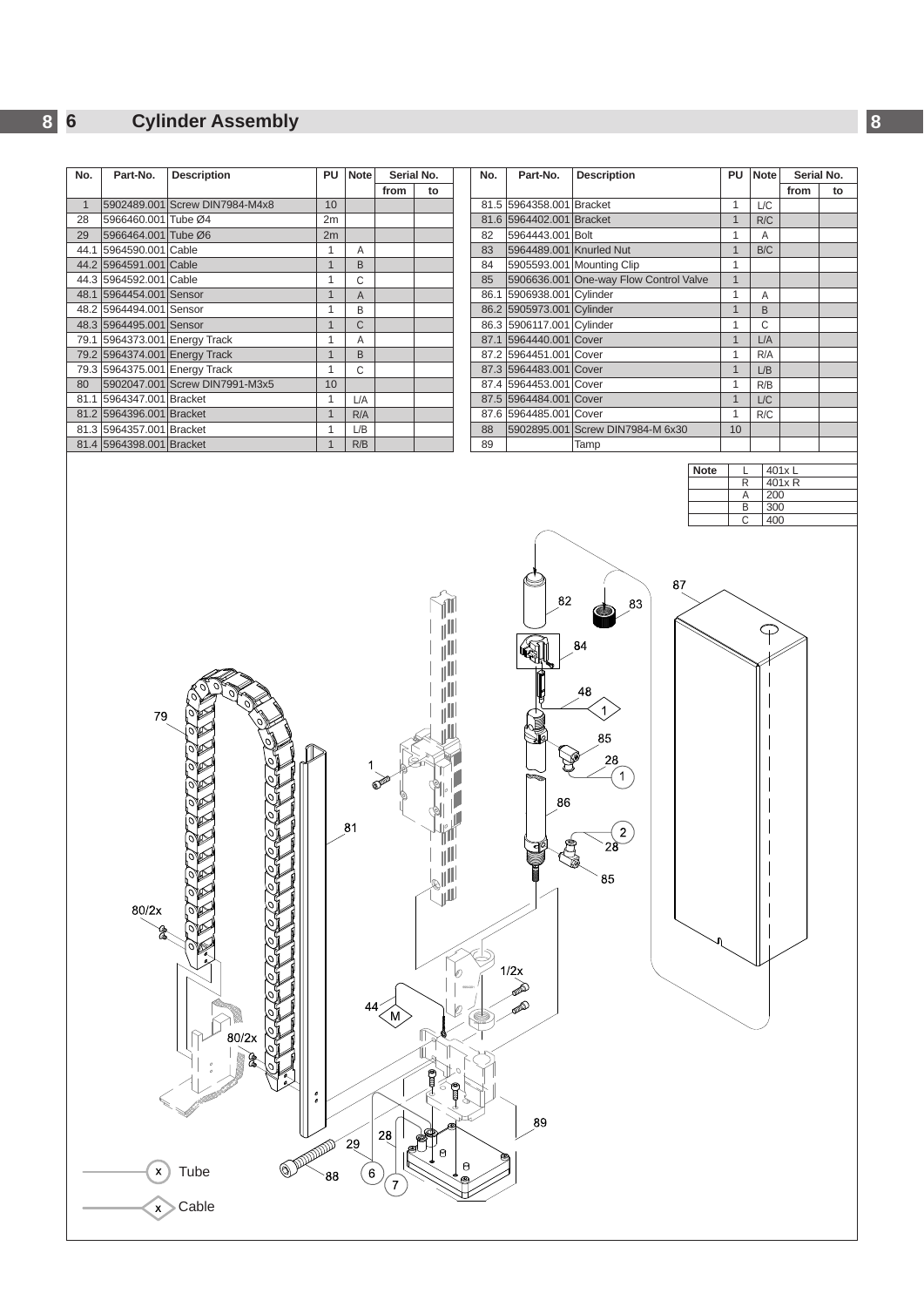# <span id="page-8-1"></span><span id="page-8-0"></span>**Spare parts register 9**

|                 | Figure/Page |                |            |                |                |   |                |             | <b>SPR</b>                 |              |                                                            |                             |                             | Serial No.               |                |      |    |
|-----------------|-------------|----------------|------------|----------------|----------------|---|----------------|-------------|----------------------------|--------------|------------------------------------------------------------|-----------------------------|-----------------------------|--------------------------|----------------|------|----|
| Pos.            |             |                |            |                |                |   | No.            | Part No.    | <b>Description</b>         | PU           |                                                            |                             |                             |                          | <b>Notes</b>   | from | to |
| $\mathbf{1}$    |             |                |            |                | $\overline{7}$ |   | 79             | 5521157.001 | Washer                     | $\mathbf{1}$ |                                                            |                             |                             | $\overline{\phantom{a}}$ |                |      |    |
| $\overline{2}$  |             |                |            |                | $\overline{7}$ |   | 80             | 5521158.001 | Washer                     | $\mathbf{1}$ | $\mathcal{L}_{\mathcal{A}}$                                | ä,                          | $\omega$                    | ä,                       |                |      |    |
| $\mathfrak{Z}$  |             |                |            | $6\phantom{1}$ |                |   | 56             | 5521159.001 | <b>Nut</b>                 | $\mathbf{1}$ |                                                            | ä,                          | $\overline{\phantom{a}}$    | $\blacksquare$           |                |      |    |
| $\overline{4}$  |             |                |            |                | 7              |   | 86             | 5902018.001 | Screw DIN912-M3x16         |              |                                                            |                             |                             | ä,                       |                |      |    |
| $5\phantom{.0}$ | 3           |                |            |                |                |   | 14             | 5902021.001 | Screw DIN7991-M3x6         | 10           |                                                            |                             | $\overline{\phantom{a}}$    | $\overline{\phantom{a}}$ |                |      |    |
| 6               |             |                |            |                |                | 8 | 90             | 5902047.001 | Screw DIN7991-M3x5         | 10           |                                                            |                             | $\sim$                      | $\sim$                   |                |      |    |
| $\overline{7}$  |             |                |            |                | $\overline{7}$ |   | 82             | 5902138.001 | Screw DIN912-M5x10         | 10           | $\overline{\phantom{a}}$                                   | $\overline{\phantom{a}}$    | $\overline{\phantom{a}}$    | $\overline{\phantom{a}}$ |                |      |    |
| 8               | 3           |                |            |                |                |   | 17             | 5902167.001 | Screw DIN912-M5x50         | 10           | $\sim$                                                     | ä,                          | $\sim$                      | ä,                       |                |      |    |
| 9               | 3           |                |            |                |                |   | 6              | 5902241.001 | Screw DIN7984-M4x10        | 10           |                                                            |                             |                             |                          |                |      |    |
| 10              |             |                |            | 6              |                |   | 71             | 5902291.001 | Screw DIN7991-M4x20        | 10           |                                                            |                             | $\sim$                      | $\sim$                   |                |      |    |
| 11              |             |                |            | 6              |                |   | 73             | 5902375.001 | Screw DIN7984-M6x10        | 10           |                                                            |                             |                             |                          | $\mathsf C$    |      |    |
| 12              |             | $\overline{4}$ |            |                |                |   | 33             | 5902420.001 | Screw DIN7984-M4x20        | 10           | ÷.                                                         | $\omega$                    | $\omega$                    | $\overline{\phantom{a}}$ |                |      |    |
| 13              | 3           | $\overline{4}$ |            |                |                | 8 | $\mathbf{1}$   | 5902489.001 | Screw DIN7984-M4x8         | 10           |                                                            |                             |                             | ÷,                       |                |      |    |
| 14              |             |                |            | 6              |                |   | 67             | 5902504.001 | Nut DIN934-M6              | 10           |                                                            |                             |                             | ä,                       |                |      |    |
| 15              |             |                |            | $6\phantom{1}$ |                |   | 65             | 5902562.001 | Screw DIN7984 M4x14        | 10           |                                                            |                             | $\overline{\phantom{a}}$    | $\overline{\phantom{a}}$ |                |      |    |
| 16              |             |                | 5          |                |                |   | 47             | 5902571.001 | Screw DIN7984-M4x6         | 10           |                                                            |                             |                             | $\sim$                   |                |      |    |
| 17              |             |                |            | 6              |                |   | 62             | 5902827.001 | Screw DIN7984-M5x25        | 10           | $\overline{\phantom{a}}$                                   | $\overline{\phantom{a}}$    | $\sim$                      | $\overline{\phantom{a}}$ | A/B            |      |    |
| 18              | 3           |                |            |                |                |   | 16             | 5902837.001 | Screw DIN7984-M4x8         | 10           | $\overline{\phantom{a}}$                                   | ٠                           | $\overline{\phantom{a}}$    | ÷,                       |                |      |    |
| 19              |             |                |            |                | $\overline{7}$ |   | 89             | 5902838.001 | Screw DIN7984 M3x6         | 10           |                                                            |                             |                             |                          |                |      |    |
| 20              |             | $\overline{4}$ |            |                |                |   | 37             | 5902862.001 | Screw DIN7984-M4x20        | 10           |                                                            |                             | $\sim$                      | $\tilde{\phantom{a}}$    |                |      |    |
| 21              |             | $\overline{4}$ |            |                |                |   | 22             | 5902863.001 | Screw DIN7984-M4x25        | 10           |                                                            |                             |                             |                          |                |      |    |
| 22              |             |                |            |                |                | 8 | 97.1           | 5902895.001 | Screw DIN7984-M 6x30       | 10           | $\blacksquare$                                             | $\blacksquare$              | $\mathbf{r}$                | ÷,                       | A/B            |      |    |
| 23              | 3           |                |            |                |                |   | $\overline{7}$ | 5903003.001 | Washer DIN125-A4.3         | 10           | $\overline{\phantom{a}}$                                   | ÷,                          | $\sim$                      | $\blacksquare$           |                |      |    |
| 24              |             |                |            | 6              |                |   | 66             | 5903040.001 | Washer DIN125-A6,4         | 10           | ×.<br>ä,<br>$\sim$<br>×,                                   |                             |                             |                          |                |      |    |
| 25              | 3           |                |            |                |                |   | 18             | 5903061.001 | Lock Washer DIN127-B5      | 10           |                                                            |                             |                             |                          |                |      |    |
| 26              |             |                |            |                | $\overline{7}$ |   | 81             | 5903501.001 | E-Ring DIN6799-7           | 10           |                                                            | ä,                          | $\mathcal{L}$               |                          |                |      |    |
| 27              |             |                |            | 6              |                |   | 61             | 5903505.001 | E-Ring DIN6799-5           | 10           | $\overline{\phantom{a}}$                                   | $\overline{\phantom{a}}$    | $\sim$                      | $\overline{\phantom{a}}$ |                |      |    |
| 28              | 3           |                |            |                |                |   | 12             | 5903525.001 | E-Ring DIN 6799-4          | 10           | $\sim$                                                     | $\tilde{\phantom{a}}$       | $\sim$                      | $\sim$                   |                |      |    |
| 29              | 3           |                |            |                |                |   | $\overline{4}$ | 5904544.001 | Spring                     | 10           | $\overline{\phantom{a}}$                                   | $\overline{a}$              | $\sim$                      | $\blacksquare$           |                |      |    |
| 30              |             |                |            |                | 7              |   | 78.2           | 5905049.001 | Spring                     | $\mathbf{1}$ |                                                            | ä,                          | C                           | D                        | M <sub>2</sub> |      |    |
| 31              |             |                |            |                | $\overline{7}$ |   | 78.1           | 5905069.001 | Spring                     | $\mathbf{1}$ |                                                            | $\overline{\phantom{a}}$    | C                           | D                        | M1             |      |    |
| 32              |             |                |            |                | $\overline{7}$ |   | 88             | 5905255.001 | Push-in L-Connector        | $\mathbf{1}$ | $\mathcal{L}_{\mathcal{A}}$                                | $\overline{\phantom{a}}$    | $\bar{\phantom{a}}$         | ä,                       |                |      |    |
| 33              |             | $\overline{4}$ |            |                |                |   | 40             | 5905257.001 | Silencer                   | $\mathbf{1}$ | A                                                          | B                           | C                           | D                        |                |      |    |
| 34              |             | $\overline{4}$ |            |                |                |   | 42             | 5905283.001 | Push-in/threaded Fitting   | $\mathbf{1}$ | ×.                                                         | ÷                           | ×.                          | ÷.                       |                |      |    |
| 35              |             | $\overline{4}$ |            |                |                |   | 24             | 5905284.001 | Shut-off valve             | $\mathbf{1}$ |                                                            |                             |                             |                          |                |      |    |
| 36              |             | $\overline{4}$ |            |                |                |   | 23             | 5905285.001 | Push-in L-Connector        | $\mathbf{1}$ | ×.                                                         | ä,                          | ×.                          | ×,                       |                |      |    |
| 37              |             |                |            |                | $\overline{7}$ |   | 87             | 5905371.001 | Push-in Y-Fitting          | $\mathbf{1}$ | $\overline{\phantom{a}}$                                   | $\overline{\phantom{a}}$    | $\overline{\phantom{a}}$    | $\overline{\phantom{a}}$ | E              |      |    |
| 38              |             |                |            |                |                | 8 | 94             | 5905593.001 | <b>Mounting Clip</b>       | 1            |                                                            |                             | $\sim$                      | ٠                        |                |      |    |
| 39              |             | $\overline{4}$ |            |                |                |   | 31             | 5905972.001 | Push-in Y-Fitting          | $\mathbf{1}$ |                                                            | ÷                           |                             | $\blacksquare$           |                |      |    |
| 40              |             |                |            |                |                | 8 | 95.2           | 5905973.001 | Cylinder                   | $\mathbf{1}$ |                                                            |                             | С                           | D                        | В              |      |    |
| 41              |             |                |            |                |                | 8 | 95.3           | 5906117.001 | Cylinder                   | $\mathbf{1}$ | ÷.                                                         | ÷.                          | $\mathsf C$                 | D                        | $\mathsf C$    |      |    |
| 42              |             |                |            |                | 7              | 8 | 84             | 5906636.001 | One-way Flow Control Valve | $\mathbf{1}$ | Α                                                          | В                           | С                           | D                        |                |      |    |
| 43              |             |                |            |                | $\overline{7}$ |   | 83             | 5906690.001 | Mini Slide Cylinder        | $\mathbf{1}$ |                                                            |                             |                             |                          |                |      |    |
| 44              |             | $\overline{4}$ |            |                |                |   | 26             | 5906842.001 | Push-in/threaded Fitting   | $\mathbf{1}$ |                                                            |                             | $\overline{\phantom{a}}$    | $\overline{\phantom{a}}$ |                |      |    |
| 45              |             | $\overline{4}$ |            |                |                |   | 39             | 5906844.001 | Vacuum Generator           | $\mathbf{1}$ | $\overline{\phantom{a}}$                                   |                             | $\overline{\phantom{a}}$    |                          |                |      |    |
| 46              |             | $\overline{4}$ |            |                |                |   | 38             | 5906914.001 | Push-in L-Connector        | $\mathbf{1}$ | $\mathcal{L}_{\mathcal{A}}$                                | $\mathcal{L}_{\mathcal{A}}$ | $\mathcal{L}_{\mathcal{A}}$ | $\blacksquare$           |                |      |    |
| 47              |             | $\overline{4}$ |            |                |                |   | 41             | 5906915.001 | Push-in T-Connector        | $\mathbf{1}$ | $\overline{\phantom{a}}$<br>÷,<br>$\overline{\phantom{a}}$ |                             |                             |                          |                |      |    |
| 48              |             |                |            |                |                | 8 | 95.1           | 5906938.001 | Cylinder                   | $\mathbf{1}$ | $\overline{\phantom{a}}$                                   | ÷,                          | С                           | D                        | Α              |      |    |
| 49              |             |                | 5          |                |                |   | 48             | 5906943.001 | <b>Sealing Ring</b>        | 10           | $\overline{\phantom{a}}$                                   |                             |                             |                          |                |      |    |
| 50              |             | 4              |            |                |                |   | 35             | 5907428.001 | Magnetic Valve             | $\mathbf{1}$ | $\overline{\phantom{a}}$                                   | B                           | C                           | D                        |                |      |    |
| 51              |             | $\overline{4}$ |            |                |                |   | 36             | 5907429.001 | <b>Magnetic Valve</b>      | $\mathbf{1}$ | $\overline{\phantom{a}}$                                   | B                           | C                           | D                        |                |      |    |
| 52              |             |                |            |                |                | 8 | 97.2           | 5909043.001 | Screw DIN7984-M6x20        | 10           | $\overline{\phantom{a}}$                                   | ÷,                          | $\blacksquare$              | $\overline{\phantom{a}}$ | С              |      |    |
| 53              |             |                | $\sqrt{5}$ |                |                |   | 55             | 5955575.001 | <b>Applicator Control</b>  | $\mathbf{1}$ |                                                            | $\overline{\phantom{a}}$    | $\mathsf{C}$                | D                        |                |      |    |
| 54              |             |                | 5          |                |                |   | 45             | 5955586.001 | Cable                      | $\mathbf{1}$ |                                                            | ä,                          | С                           | D                        |                |      |    |
|                 |             |                |            |                |                |   |                |             |                            |              |                                                            |                             |                             |                          |                |      |    |

- 
- 
- 
- SPR Recommendation<br>
A 200 C Option<br>
A 200 C recommended spare parts for quick repair<br>
C recommended spare parts for distributors<br>
D recommended spare parts for central stores<br>
D recommended spare parts for central
	-

- 
- 
- 
- 

# PU Package unit Note L Left M1 Appl. top down / horizontal R Right M2 Appl. upward

- 
-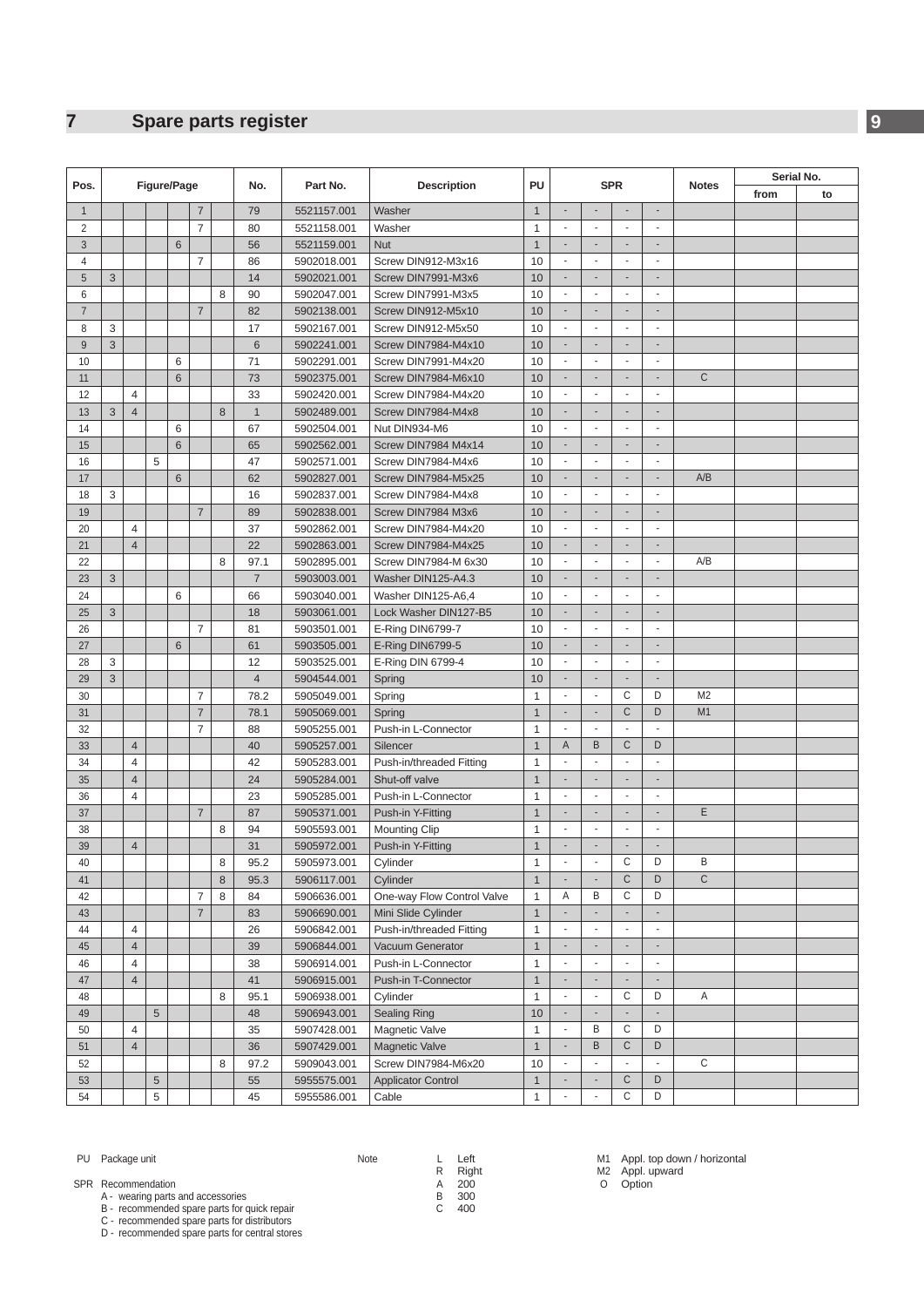# **7 [Spare parts register](#page-8-1) 10**

|      | Figure/Page    |                |            |                 |                |   |                |             |                         |                |                                | Serial No.               |                          |                          |              |      |    |
|------|----------------|----------------|------------|-----------------|----------------|---|----------------|-------------|-------------------------|----------------|--------------------------------|--------------------------|--------------------------|--------------------------|--------------|------|----|
| Pos. |                |                |            |                 |                |   | No.            | Part No.    | <b>Description</b>      | PU             | <b>SPR</b>                     |                          |                          |                          | <b>Notes</b> | from | to |
| 55   |                |                |            |                 | $\overline{7}$ |   | 77             | 5955707.001 | <b>Adapter Bolt</b>     | $\mathbf{1}$   | $\overline{\phantom{a}}$       |                          | ÷,                       | $\overline{\phantom{a}}$ |              |      |    |
| 56   | 3              |                |            |                 |                |   | 8.1            | 5964036.001 | <b>Mounting Plate</b>   | $\mathbf{1}$   | ä,                             | $\overline{\phantom{a}}$ | L.                       | $\bar{\phantom{a}}$      | L            |      |    |
| 57   |                |                |            | $6\phantom{1}6$ |                |   | 59             | 5964061.001 | <b>Set Screw</b>        | $\mathbf{1}$   | $\overline{\phantom{a}}$       | $\overline{\phantom{a}}$ | $\overline{\phantom{a}}$ | $\overline{\phantom{a}}$ |              |      |    |
| 58   | 3              |                |            |                 |                |   | 21             | 5964062.001 | <b>Binder</b>           | $\overline{1}$ | $\overline{\phantom{a}}$       | $\overline{\phantom{a}}$ | $\frac{1}{2}$            | $\overline{\phantom{a}}$ |              |      |    |
| 59   | 3              |                |            |                 |                |   | 11             | 5964090.001 | Interlock               | $\mathbf{1}$   | ÷,                             |                          |                          |                          |              |      |    |
| 60   |                | $\overline{4}$ |            |                 |                |   | 43.2           | 5964095.001 | Blow Tube 4"            | $\mathbf{1}$   | $\overline{\phantom{a}}$       | $\sim$                   | $\blacksquare$           | $\sim$                   |              |      |    |
| 61   |                |                | 5          |                 |                |   | 54             | 5964096.001 | <b>EEPROM</b>           | $\mathbf{1}$   | $\blacksquare$                 | $\sim$                   | ÷,                       |                          |              |      |    |
| 62   | 3              |                |            |                 |                |   | $\overline{2}$ | 5964129.001 | Cover                   | $\mathbf{1}$   | $\blacksquare$                 | $\blacksquare$           | $\overline{\phantom{a}}$ | $\sim$                   |              |      |    |
| 63   | 3              |                |            |                 |                |   | 8.2            | 5964185.001 | <b>Mounting Plate</b>   | $\mathbf{1}$   | $\overline{\phantom{a}}$       | $\overline{\phantom{a}}$ | ÷                        | $\overline{\phantom{a}}$ | ${\sf R}$    |      |    |
| 64   |                |                |            |                 | $\overline{7}$ |   | 75.1           | 5964236.001 | <b>Tamp Retainer</b>    | $\mathbf{1}$   | $\mathcal{L}$                  | $\mathbf{r}$             | ÷                        | $\mathcal{L}$            | L            |      |    |
| 65   |                |                |            |                 | $\overline{7}$ |   | 75.2           | 5964241.001 | <b>Tamp Retainer</b>    | $\mathbf{1}$   | ÷                              |                          |                          | ÷                        | ${\sf R}$    |      |    |
| 66   |                |                |            |                 | $\overline{7}$ |   | 76.1           | 5964246.001 | Plate                   | $\mathbf{1}$   | ä,                             | $\Box$                   | ä,                       | $\bar{\phantom{a}}$      | L/D          |      |    |
| 67   |                |                |            |                 | $\overline{7}$ |   | 76.2           | 5964247.001 | Plate                   | $\mathbf{1}$   | ÷                              | $\overline{\phantom{a}}$ | ÷,                       | $\blacksquare$           | R/D          |      |    |
| 68   |                | $\overline{4}$ |            |                 |                |   | 43.1           | 5964277.001 | Blow Tube 2"            | $\mathbf{1}$   | $\overline{\phantom{a}}$       | $\overline{\phantom{a}}$ | ÷,                       | $\overline{\phantom{a}}$ |              |      |    |
| 69   |                |                |            | $6\phantom{1}6$ |                |   | 64.1           | 5964301.001 | Holder                  | $\mathbf{1}$   | $\overline{\phantom{a}}$       | $\overline{\phantom{a}}$ | $\overline{\phantom{a}}$ | $\sim$                   | L            |      |    |
| 70   |                |                |            | 6               |                |   | 60.3           | 5964302.001 | Plate                   | $\mathbf{1}$   | $\overline{\phantom{a}}$       |                          |                          | $\overline{\phantom{a}}$ | L/C          |      |    |
| 71   | $\mathfrak{Z}$ |                |            |                 |                |   | 20.1           | 5964310.001 | <b>Clamping Element</b> | $\mathbf{1}$   | $\overline{\phantom{a}}$       | $\overline{\phantom{a}}$ | $\overline{\phantom{a}}$ | $\overline{\phantom{a}}$ | L            |      |    |
| 72   | 3              |                |            |                 |                |   | 19.1           | 5964312.001 | Crossbeam               | $\mathbf{1}$   | $\blacksquare$                 | $\overline{\phantom{a}}$ | $\overline{\phantom{a}}$ | $\overline{\phantom{a}}$ | L/D          |      |    |
| 73   | $\sqrt{3}$     |                |            |                 |                |   | 15.1           | 5964318.001 | <b>Adapter Profile</b>  | $\mathbf{1}$   | $\overline{\phantom{a}}$       | $\overline{\phantom{a}}$ | $\overline{\phantom{a}}$ | $\overline{\phantom{a}}$ | A/B/D        |      |    |
| 74   | 3              |                |            |                 |                |   | 20.2           | 5964328.001 | <b>Clamping Element</b> | $\mathbf{1}$   | $\mathcal{L}$                  | ×.                       | $\sim$                   | $\sim$                   | R            |      |    |
| 75   | 3              |                |            |                 |                |   | 19.2           | 5964331.001 | Crossbeam               | $\overline{1}$ | $\overline{a}$                 |                          |                          |                          | R/D          |      |    |
| 76   | 3              |                |            |                 |                |   | 19.3           | 5964332.001 | Crossbeam               | $\mathbf{1}$   | $\blacksquare$                 | $\Box$                   | ÷.                       | $\mathcal{L}$            | L/E          |      |    |
| 77   | 3              |                |            |                 |                |   | 19.4           | 5964333.001 | Crossbeam               | $\mathbf{1}$   | $\overline{\phantom{a}}$       | $\overline{\phantom{a}}$ | ÷                        | ÷                        | R/E          |      |    |
| 78   |                |                |            | 6               |                |   | 64.2           | 5964336.001 | Holder                  | $\mathbf{1}$   | ÷,                             | $\sim$                   | ä,                       | $\sim$                   | R            |      |    |
| 79   |                |                |            | $6\phantom{1}6$ |                |   | 60.4           | 5964337.001 | Plate                   | $\mathbf{1}$   | $\overline{\phantom{a}}$       | $\sim$                   | ÷,                       | $\blacksquare$           | R/C          |      |    |
| 80   |                |                |            | 6               |                |   | 57.2           | 5964343.001 |                         | $\overline{1}$ | $\overline{\phantom{a}}$       | $\overline{\phantom{a}}$ | $\blacksquare$           | $\overline{\phantom{a}}$ | C/O          |      |    |
| 81   |                |                |            |                 |                | 8 | 91.1           |             | Stopper                 | $\mathbf{1}$   | $\blacksquare$                 | $\overline{\phantom{a}}$ | ÷,                       | ÷,                       | L/A          |      |    |
| 82   |                |                |            | 6               |                |   | 68             | 5964347.001 | <b>Bracket</b>          | $\mathbf{1}$   | $\overline{\phantom{a}}$       | $\overline{\phantom{a}}$ | ÷,                       | $\overline{\phantom{a}}$ |              |      |    |
|      |                |                |            |                 |                |   |                | 5964349.001 | Stopper                 |                | $\blacksquare$                 | $\sim$                   | ÷,                       | $\blacksquare$           | L/B          |      |    |
| 83   |                |                |            |                 |                | 8 | 91.3           | 5964357.001 | <b>Bracket</b>          | $\mathbf{1}$   | $\blacksquare$                 | $\sim$                   | $\tilde{\phantom{a}}$    | $\sim$                   | L/C          |      |    |
| 84   |                |                |            |                 |                | 8 | 91.5           | 5964358.001 | <b>Bracket</b>          | $\mathbf{1}$   |                                | $\blacksquare$           | ÷                        | ÷                        | $\mathsf C$  |      |    |
| 85   |                |                |            | 6               |                |   | 58.2           | 5964364.001 | Stopper                 | $\mathbf{1}$   | $\overline{\phantom{a}}$<br>ä, | $\mathbf{r}$             | $\omega$                 | $\bar{\phantom{a}}$      |              |      |    |
| 86   | 3              |                |            |                 |                |   | 5              | 5964367.001 | <b>Knurled Screw</b>    | $\mathbf{1}$   |                                |                          |                          |                          |              |      |    |
| 87   |                |                |            |                 |                | 8 | 98.1           | 5964373.001 | <b>Energy Track</b>     | $\mathbf{1}$   | $\overline{\phantom{a}}$       | $\overline{\phantom{a}}$ | ÷,                       | $\overline{\phantom{a}}$ | $\mathsf A$  |      |    |
| 88   |                |                |            |                 |                | 8 | 98.2           | 5964374.001 | <b>Energy Track</b>     | $\mathbf{1}$   | $\overline{\phantom{a}}$       | $\overline{\phantom{a}}$ | ä,                       | ÷,                       | B            |      |    |
| 89   |                |                |            |                 |                | 8 | 98.3           | 5964375.001 | <b>Energy Track</b>     | $\mathbf{1}$   | $\blacksquare$                 | $\overline{\phantom{a}}$ | ٠                        | $\overline{\phantom{a}}$ | $\mathsf{C}$ |      |    |
| 90   |                |                |            |                 |                | 8 | 91.2           | 5964396.001 | <b>Bracket</b>          | $\mathbf{1}$   | $\sim$                         | $\sim$                   | ä,                       | $\sim$                   | R/A          |      |    |
| 91   |                |                |            |                 |                | 8 | 91.4           | 5964398.001 | <b>Bracket</b>          | $\mathbf{1}$   | $\overline{\phantom{a}}$       | $\overline{\phantom{a}}$ | $\overline{\phantom{a}}$ | $\overline{\phantom{a}}$ | R/B          |      |    |
| 92   |                |                |            |                 |                | 8 | 91.6           | 5964402.001 | <b>Bracket</b>          | $\mathbf{1}$   | ÷,                             | $\overline{\phantom{a}}$ | ÷,                       | $\overline{\phantom{a}}$ | R/C          |      |    |
| 93   | $\sqrt{3}$     |                |            |                 |                |   | 13.1           | 5964429.001 | Plate                   | $\mathbf{1}$   |                                |                          |                          |                          | L            |      |    |
| 94   | 3              |                |            |                 |                |   | 13.2           | 5964438.001 | Plate                   | 1              |                                |                          |                          |                          | R            |      |    |
| 95   |                |                |            |                 |                | 8 | 96.1           | 5964440.001 | Cover                   | $\mathbf{1}$   | $\overline{\phantom{a}}$       | $\overline{\phantom{a}}$ | $\sim$                   |                          | L/A          |      |    |
| 96   |                |                |            |                 |                | 8 | 92             | 5964443.001 | <b>Bolt</b>             | $\mathbf{1}$   | $\blacksquare$                 | $\blacksquare$           | $\blacksquare$           | $\overline{\phantom{a}}$ | Α            |      |    |
| 97   |                |                |            |                 |                | 8 | 96.2           | 5964451.001 | Cover                   | $\mathbf{1}$   | $\overline{\phantom{a}}$       | $\overline{\phantom{a}}$ | $\overline{\phantom{a}}$ | ÷                        | R/A          |      |    |
| 98   |                |                |            |                 |                | 8 | 96.4           | 5964453.001 | Cover                   | $\mathbf{1}$   | $\overline{\phantom{a}}$       | $\overline{\phantom{a}}$ | $\sim$                   | $\sim$                   | R/B          |      |    |
| 99   |                |                | 5          |                 |                | 8 | 50.1           | 5964454.001 | Sensor                  | $\mathbf{1}$   | $\blacksquare$                 | $\overline{\phantom{a}}$ | $\sim$                   | $\overline{\phantom{a}}$ | $\mathsf A$  |      |    |
| 100  |                |                |            |                 | $\overline{7}$ |   | 85.1           | 5964456.001 | Adapter                 | $\mathbf{1}$   | $\mathbf{r}$                   | ×.                       | $\mathcal{L}$            | $\mathbf{r}$             | D            |      |    |
| 101  |                |                |            |                 |                | 8 | 96.3           | 5964483.001 | Cover                   | $\overline{1}$ | $\overline{\phantom{a}}$       | $\overline{\phantom{a}}$ | $\overline{\phantom{a}}$ | $\overline{\phantom{a}}$ | L/B          |      |    |
| 102  |                |                |            |                 |                | 8 | 96.5           | 5964484.001 | Cover                   | $\mathbf{1}$   | $\overline{\phantom{a}}$       | $\overline{\phantom{a}}$ | $\overline{\phantom{a}}$ | $\overline{\phantom{a}}$ | L/C          |      |    |
| 103  |                |                |            |                 |                | 8 | 96.6           | 5964485.001 | Cover                   | $\mathbf{1}$   | $\overline{\phantom{a}}$       | $\overline{\phantom{a}}$ | $\overline{\phantom{a}}$ | ÷,                       | R/C          |      |    |
| 104  |                |                |            |                 |                | 8 | 93             | 5964489.001 | Knurled Nut             | $\mathbf{1}$   | $\overline{\phantom{a}}$       | $\overline{\phantom{a}}$ |                          | $\overline{\phantom{a}}$ | B/C          |      |    |
| 105  |                |                | 5          |                 | $\overline{7}$ |   | 51.1           | 5964490.001 | Sensor                  | $\mathbf{1}$   | $\blacksquare$                 | $\overline{\phantom{a}}$ | C                        | D                        | Α            |      |    |
| 106  |                |                | 5          |                 |                | 8 | 50.2           | 5964494.001 | Sensor                  | $\mathbf{1}$   | $\overline{\phantom{a}}$       | $\overline{\phantom{a}}$ | С                        | D                        | В            |      |    |
| 107  |                |                | $\sqrt{5}$ |                 |                | 8 | 50.3           | 5964495.001 | Sensor                  | $\mathbf{1}$   | $\overline{\phantom{a}}$       | $\overline{\phantom{a}}$ | C                        | D                        | С            |      |    |
| 108  |                |                | 5          |                 |                | 8 | 46.1           | 5964590.001 | Cable                   | $\mathbf{1}$   | $\overline{\phantom{a}}$       | $\overline{\phantom{a}}$ | С                        | D                        | Α            |      |    |

SPR Recommendation<br>
A 200 C Option<br>
A 200 C - recommended spare parts for quick repair<br>
C - recommended spare parts for distributors<br>
D - recommended spare parts for central stores<br>
D - recommended spare parts for central

PU Package unit Note L Left M1 Appl. top down / horizontal R Right M2 Appl. upward